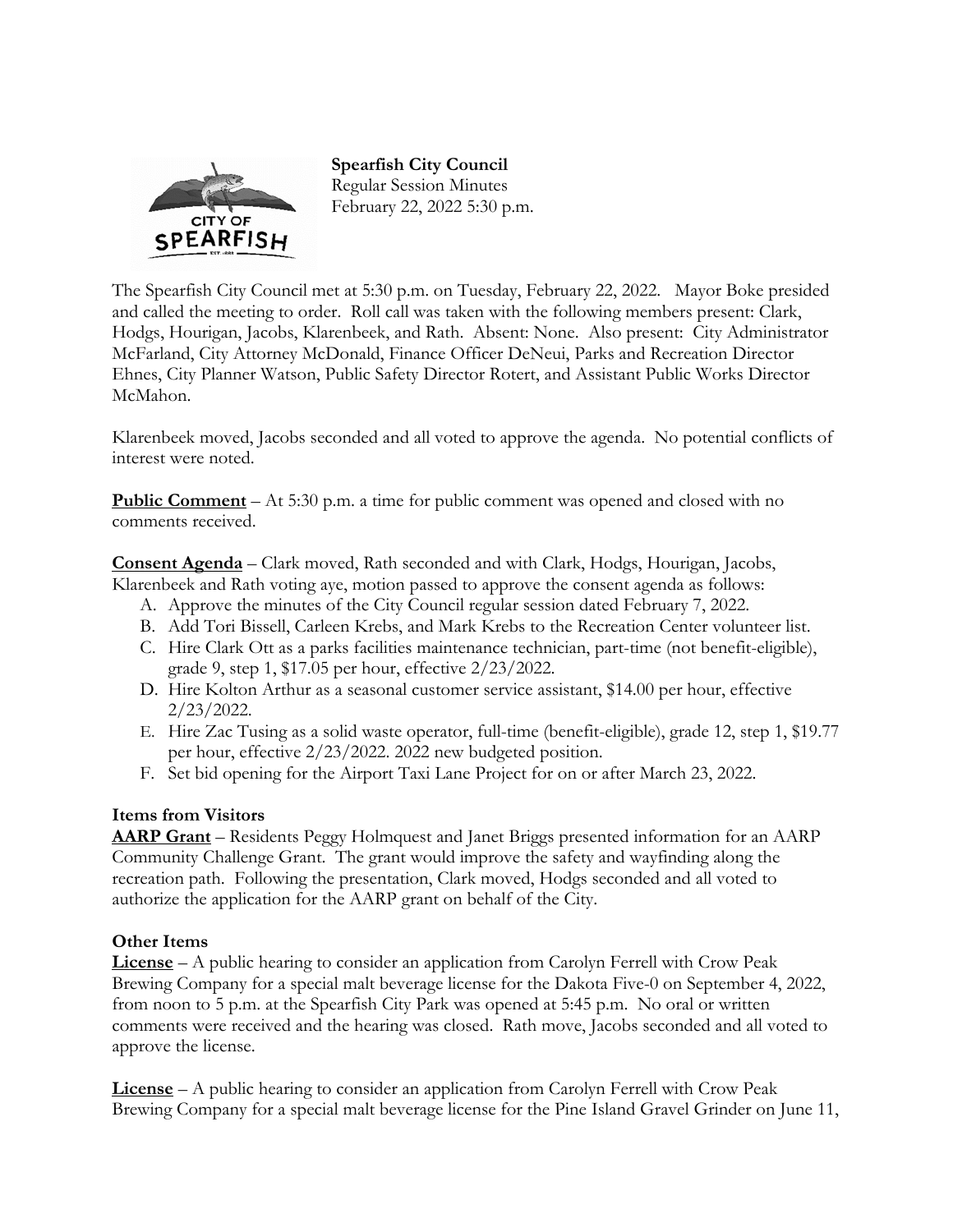2022, from noon to 5 p.m. at the Spearfish City Park was opened at 5:45 p.m. No oral or written comments were received and the hearing was closed. Klarenbeek move, Hourigan seconded and all voted to approve the license.

**Transfer** – Klarenbeek moved, Hodgs seconded and all voted to transfer \$102,400 from Water Fund to Sewer Fund due to an error in posting of sewer tap fee revenues in 2021.

**Report** – Clark moved, Hourigan seconded and all voted to approve the corrected December 31, 2021 treasurer's report.

**Report** – Klarenbeek moved, Jacobs seconded and all voted to approve the January 31, 2022 treasurer's report.

**Ordinance 1363** – A public hearing to consider Ordinance 1363 – An Ordinance Amending Appendix A – Zoning of the Revised Ordinances of the City of Spearfish by Zoning Certain Properties (Tract B of the Spring Branch Subdivision to change zoning from county Ag-1 to DRD) was opened at 5:49 p.m. No oral or written comments were received and the hearing was closed. Hourigan moved, Hodgs seconded and with Clark, Hodgs, Hourigan, Jacobs, Klarenbeek and Rath voting aye, motion passed to approve the second reading of Ordinance 1363. Additionally, Jacobs moved, Hourigan seconded and all voted to approve the DRD conditions of approval as presented.

**Agreement** – Clark moved, Rath seconded and all voted to approve the Cost Sharing Agreement with Robert Miller for a land exchange at 420 Meier Avenue.

**Grant** – Clark moved, Hourigan seconded and all voted to authorize staff to prepare an application for the State Planning and Research Program for Local Governments grant.

**Final Project** – Clark moved, Rath seconded and with Clark, Hodgs, Hourigan, Jacobs, Klarenbeek and Rath voting aye, motion passed to approve the final under/over change order for the Jackson Boulevard Street & Utility Improvements – Phase 2 Project for net increase of \$97,484.85 (+2.29%), final project cost of \$4,228,416.43. Additionally, Klarenbeek moved, Jacobs seconded and all voted to approve the Certificate of Final Completion and Acceptance setting November 15, 2021 as the date the two (2) year warranty begins.

**Proposal** Approve the HDR Engineering proposal to prepare a facility plan that meets SD DANR requirements for SRF funding applications at a cost not to exceed \$17,915.

**Bill List** – Clark moved, Rath seconded and with Clark, Hodgs, Hourigan, Jacobs, Klarenbeek and Rath voting aye, motion passed to approve the bill list dated February 22, 2022 as follows:

| <b>VENDOR</b>              | <b>DESCRIPTION</b>           | <b>AMOUNT</b> |
|----------------------------|------------------------------|---------------|
| 3RD DEGREE SCREENING INC   | EMPLOYMENT TESTING           | 27.50         |
| A & B BUSINESS INC         | MNTHLY COPIER LEASE-OVERAGES | 2,730.40      |
| IRON OUTFITTER WASTE SERVI | SHREDDING ADMIN              | 36.95         |
| ACPA- SD CONCRETE CONFEREN | CONCRETE CONF X 4            | 700.00        |
| ADOBE INC.                 | <b>ADOBE LICENSES</b>        | 172.70        |
| ADVANCED ENGINEERING & ENV | SPF CRK FLDPLN ANALYSIS      | 4,740.00      |
| AGA                        | AGA ONLINE REGISTRATION PROC | 118.00        |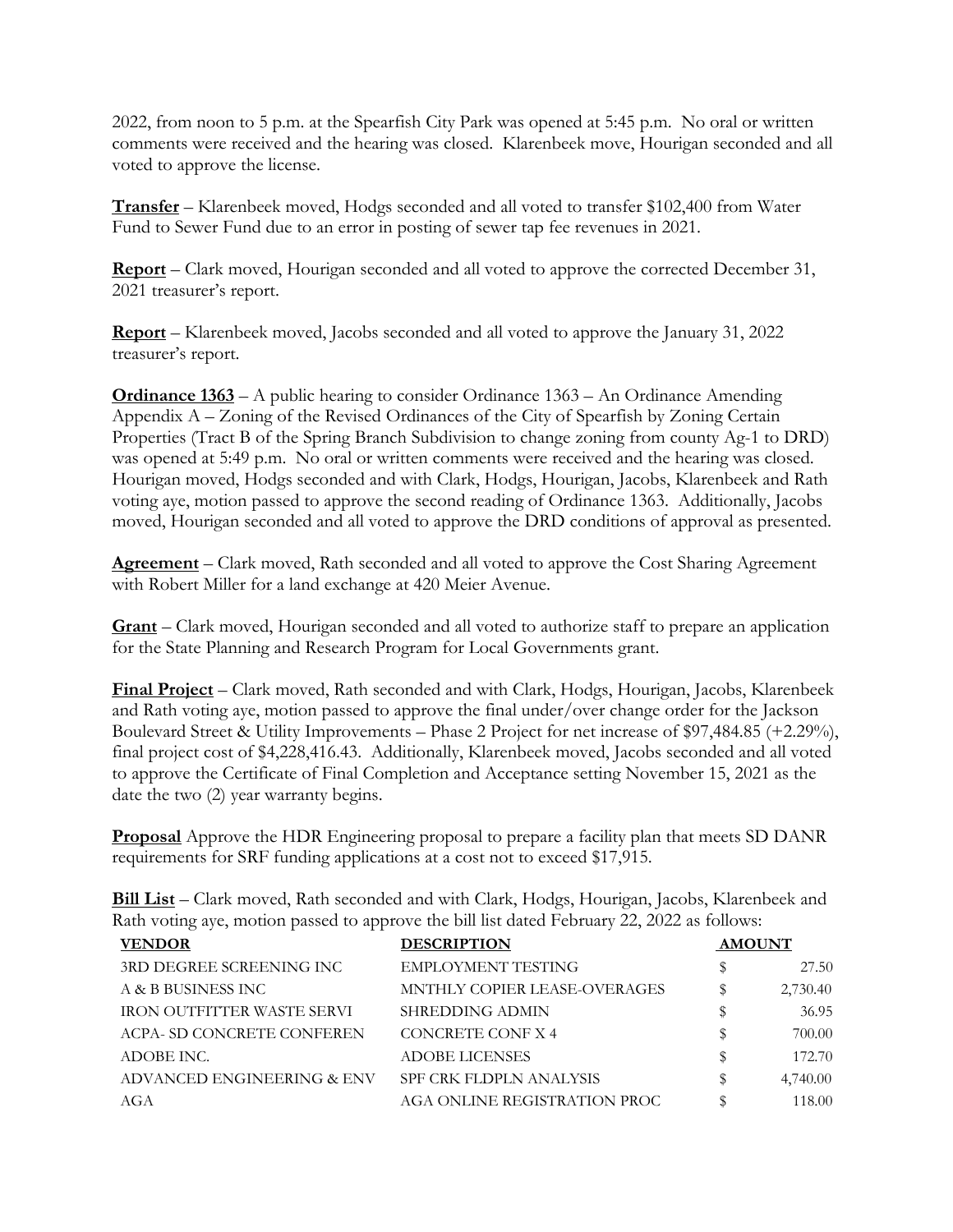| ALEX AIR APPARATUS INC                | <b>BREATHING MASKS FOR FD</b>       | \$ | 6,589.93   |
|---------------------------------------|-------------------------------------|----|------------|
| <b>ALLDATA</b>                        | ALL DATA 2022 SUBSCRIPTION          | \$ | 1,500.00   |
| ALLSTATE PETERBILT CO                 | <b>VALVE SOLENOID</b>               | \$ | 89.11      |
| <b>AMZN MKTP US</b>                   | YEARS OF SERVICE PD                 | \$ | 50.00      |
| <b>AMERICAN RED CROSS</b>             | CPR/AED CLASSES                     | \$ | 32.00      |
| APPLIED CONCEPTS INC                  | <b>TRAFFIC ANALYST</b>              | \$ | 3,305.00   |
| <b>BELLE FOURCHE LANDFILL</b>         | JAN LANDFILL CHARGES                | \$ | 26,002.58  |
| BEST WESTERN BLACK HILLS L            | PUBLIC WORKS INTERVIEW              | \$ | 110.00     |
| BEST WESTERN-RAMKOTA INN              | <b>CURT TRAVEL</b>                  | \$ | 384.00     |
| <b>BLACK HILLS ENERGY</b>             | JAN/FEB 2022 ELECTRIC               | \$ | 8,778.10   |
| <b>BLACK HILLS &amp; BADLANDS TOU</b> | <b>GUIDE MEMBERSHIP CAMPGRND</b>    | \$ | 3,050.00   |
| BLACK HILLS CHEMICAL CORP             | UTENSILS-TRASH BAGS-CLEANERS        | \$ | 680.18     |
| <b>BLACK HILLS ENERGY-STURGIS</b>     | LINE EXTENSION SKY RIDGE PH2        | \$ | 291,199.16 |
| <b>BLACK HILLS PIONEER</b>            | JANUARY 2022 LEGALS & REC CNT ADV   | \$ | 1,693.64   |
| <b>BLACK HILLS PURE INC</b>           | FINANCE-HYDRO-HUDSON WATER          | \$ | 54.00      |
| <b>BLACK HILLS SALT CAVE</b>          | YEARS OF SERVICE GIFT               | \$ | 550.00     |
| <b>BUTLER CAT- EFT ONLY</b>           | <b>BACKHOE LOADER PURCHASE</b>      | \$ | 160,511.64 |
| BUTLER MACHINERY CO                   | REPLACE LOADER FRAME                | \$ | 40,897.30  |
| <b>BUTTE ELECTRIC COOP</b>            | ELECTRIC 11/24/21 - 12/21/2021      | \$ | 45,529.28  |
| VISUAL WORKS INC                      | DEC ONLINE RESERVATION              | \$ | 174.00     |
| AINSWORTH AUTO PARTS LLC              | HYDRO FITTINGS AND HOSES            | \$ | 19.40      |
| CASH-WA DISTRIBUTING CO               | PASTA AND PIZZA FIXINGS REC CNTR    | \$ | 514.95     |
| <b>CBH COOPERATIVE</b>                | <b>JANUARY SERVICES</b>             | \$ | 30,602.30  |
| <b>CENGAGE LEARNING</b>               | <b>BOOKS</b>                        | \$ | 36.58      |
| <b>CENTURYLINK INC</b>                | FE SERVICES FD, 911, AIRPORT, HYDRO | \$ | 351.74     |
| <b>CHAIN SAW CENTER</b>               | TOWABLE LIFT-WIRE ROPE-OIL          | \$ | 10,004.86  |
| CLIMATE CONTROL SYSTEMS &             | SNAP CLUB & FD HEAT REPAIR          | \$ | 2,088.57   |
| <b>CNA SURETY</b>                     | 2022 NOTARY BOND                    | \$ | 243.75     |
| COCA-COLA BOTTLING CO                 | COFFEE-CONCESSIONS REC CENTER       | \$ | 660.00     |
| COLORADO CHAPTER ICC                  | ULMER TO CONFERENCE MARCH           | \$ | 370.80     |
| <b>CORE &amp; MAIN LP</b>             | 6" BADGER M-2000 X2 AND OMNI X      | \$ | 13,963.31  |
| CREATIVE PRODUCT SOURCING             | <b>DARE SUPPLIES</b>                | Þ  | 57.25      |
| <b>CULLIGAN SOFT WATER CORP</b>       | WWTP DRINKING WATER                 | \$ | 101.25     |
| DAKOTAS CHAPTER- INTL ARBO            | PARKS DEPT MEMBERSHIP               | \$ | 710.00     |
| DIGITALOCEAN LLC                      | OBITUARIES JANUARY 2021             | \$ | 5.00       |
| DLT SOLUTIONS LLC                     | SUBSCRIPTION RENEWAL                | \$ | 3,697.65   |
| ZW USA INC                            | DOG WASTE BAGS                      | \$ | 483.42     |
| EAGLE ENGRAVING INC                   | FD COMMENDATION BARS                | \$ | 219.95     |
| MEDNANSKY, DOUGLAS                    | 24 W LED T-5 BULBS                  | \$ | 1,575.00   |
| <b>ECOLAB PEST ELIMINATION</b>        | CITY WIDE ANT PROGRAM               | \$ | 406.60     |
| <b>EFTPS</b>                          | 2020 Q4 941 TAXES                   | \$ | 4,032.69   |
| <b>ENERGY LABORATORIES INC</b>        | CLEAR WELL #10                      | \$ | 1,031.67   |
| EQUIPMENT BLADES INC                  | SNOW BLADES-V PLOW BLADES           | \$ | 4,102.63   |
| KNUTSON, DARREL                       | KNUTSON, DARREL                     | \$ | 580.00     |
| FIB-AP PURCHASE CARDS                 | JAN FIB CREDIT CARD \$157,375.81    | \$ |            |